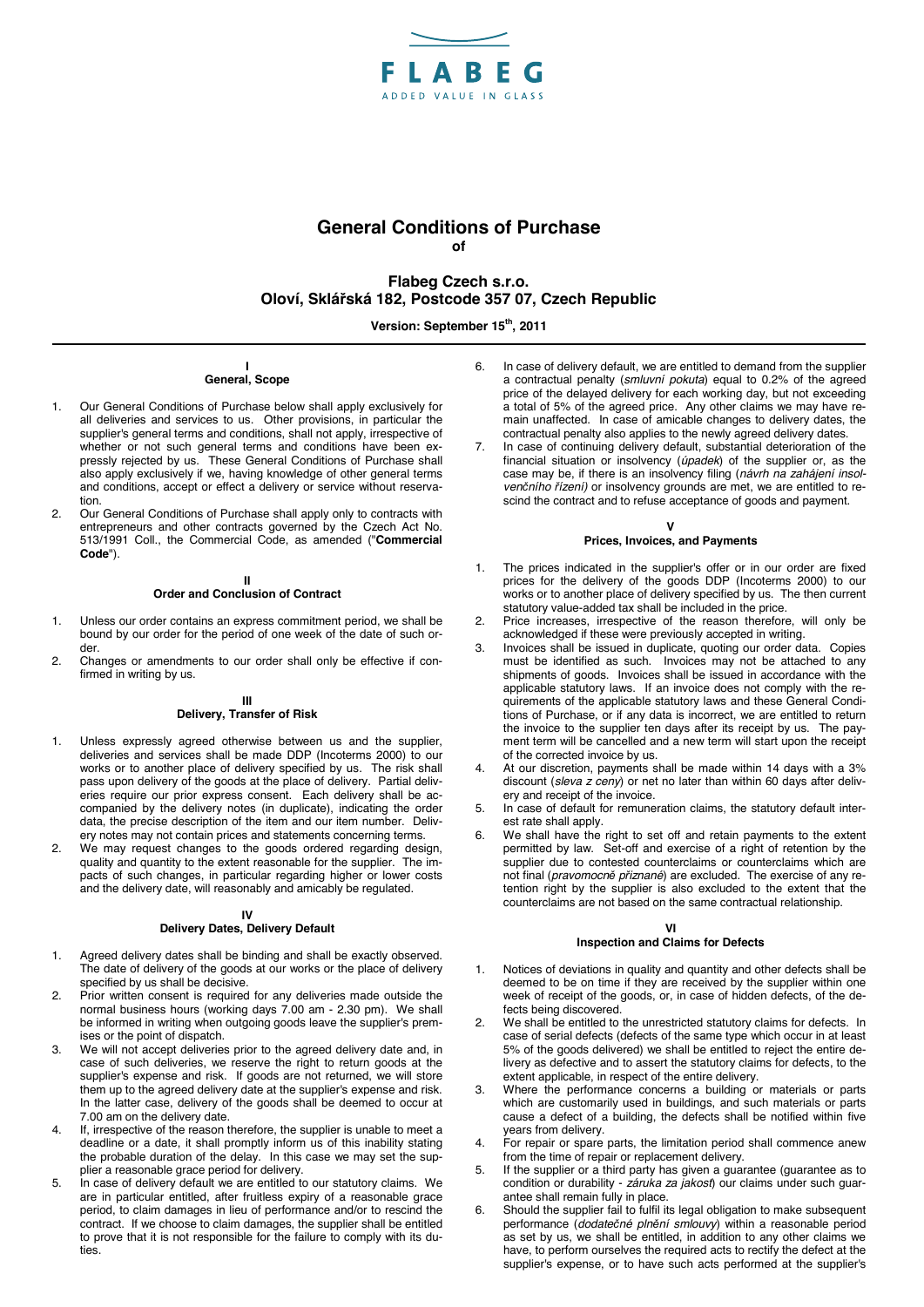expense. In case of special urgency (*v naléhavých případech*), due to which it is not possible to inform the supplier of the defect and the pending loss, and to set the supplier an, even brief, period to perform itself the acts required to rectify the defects, we shall be entitled to perform ourselves the acts required to rectify the defects at the supplier's expense, or to have the same performed at the supplier's expense; we will inform the supplier thereof.

## **VII**

## **Product Liability, Indemnity, Liability Insurance Coverage**

- In the event that claims are asserted against us for infringement of product liability laws and regulations for such defects in our products that stem from the delivery of defective goods, the supplier shall hold us harmless against such claims to the extent that the damage caused originates from the sphere of responsibility or the organisation of the supplier, and the supplier itself is liable in the external relationship.
- 2. Within the scope of the supplier's liability as set out in Clause VII.1, the supplier shall likewise be obliged to reimburse us for any expenses, which we incur in connection with any recall activities conducted by us. The same shall apply if one of our customers is conducting a recall. We will inform the supplier - to the extent possible and reasonable - about the nature and scope of the recall activities to be conducted and give the supplier an opportunity to comment. Any other statutory claims shall remain unaffected.
- 3. The supplier shall maintain product liability insurance coverage of at least Euro 2.5 million per incidence of personal injury or damage to property - blanket coverage - and present proof thereof; any other claims we may have shall remain unaffected.

## **VIII**

## **Industrial Property Rights, Licences**

- 1. The supplier is responsible that in connection with its deliveries no third parties' rights be infringed, and shall hold us harmless against any claims by third parties. The supplier's indemnity includes any expenses we incur and any damages we suffer due to or in connection with any claims by third parties.
- 2. To the extent any illustrations, drawings, product descriptions and data sheets have been generated or made on our behalf (*dílo na objednávku*), we acquire, free of charge and at the moment of creation of the same, the unrestricted exclusive right to use these works. To the extent such works have been created by the supplier's employees and the relevant work is a work created by an employee (*zaměstnanecké dílo*), the supplier declares that it has obtained the relevant consent from its employee for the assignment of the rights thereto, and assigns to us, upon acceptance of these terms, the right of exploitation of such work of an employee according to Section 58 para. 1, last sentence of the Czech Copyright Act. The supplier shall not be entitled to use such works outside the scope of our order without our written consent. The supplier shall be entitled to keep them in custody until recalled.
- 3. The supplier also transfers to us title in the objects (tangible media) containing the works set out in Clause VIII.2. The supplier shall mark the objects containing these works in a way that our title in the objects is indicated also to third parties.

#### **IX**

### **Reservation of Title, Provision, Tools**

- 1. Reservation of title by the supplier shall only become part of the contract if it ceases at the time the price agreed for the goods subject to reservation of title is paid and if we are authorised to resell and reprocess the goods in the ordinary course of business. We will not accept any reservation of title by the supplier that goes beyond such scope.
- 2. We reserve title in all items we provide the supplier with. Any processing (*zpracování)* or reworking *(úprava)* of the items by the supplier shall be performed for us. If the items to which we reserved title are processed together with other items which are not our property and the new thing thus created is not the relevant good to be delivered to which we shall acquire full title, we shall acquire co-title in the new thing in the proportion of the value of our items to the other items processed at the time of such processing. To the extent this provision is not applicable in a particular case due to processing with third-party items, Section 135b of the Czech Civil Code shall apply.
- 3. We reserve title in any tools made on our behalf or provided by us. The supplier shall use such tools exclusively for the manufacture of the goods ordered by us. The tools shall be returned upon termination of the contract for whatever reason.
- The supplier shall maintain at its costs insurance coverage for our tools against fire, water damage, and theft at replacement value. It shall carry out in due time and at its own costs, any necessary maintenance and inspections. Any incidents shall be promptly notified to

us. If the supplier culpably fails to do so, damage claims remain unaffected.

#### **X Confidentiality**

- The supplier shall keep confidential all documents, information and data, including samples, drawings and calculations which we, orally or in writing, mark or designate to be 'confidential' and which are made available to it or of which it gains knowledge on the basis of the cooperation ("**Confidential Information**"). Confidential Information includes, in particular, any knowledge about Flabeg's and our companies' processes and business methods in technological, commercial and other respects, knowledge of data and other information relating to the financial situation and human resources management of Flabeg as well as any information on details of project handling. The supplier shall treat the Confidential Information in the same way as its own confidential information, but at least with the due care of a prudent businessman.
- 2. Any disclosure of Confidential Information to third parties requires our prior written consent. Disclosure of Confidential Information to employees and agents is permitted only to the scope required for the performance of the obligations incumbent on the supplier towards us. The supplier shall also impose the confidentiality undertaking it has entered into on all persons or companies entrusted by the parties with Confidential Information or performance under this agreement.
- The foregoing obligations shall not apply to information (i) which had been known to the supplier before it received the same from us, (ii) which the supplier developed itself, independently, without recourse to or use of our information, (iii) which the supplier lawfully obtained from third parties who, to the knowledge of the supplier, were not subject to any confidentiality undertaking vis-à-vis ourselves and such third parties, in turn, did not acquire the information through the infringement of protective provisions in favour of us, (iv) which became known to the supplier without violation of these provisions or any other regulations on the protection of our business secrets or are or were publicly known, or (v) which the supplier must disclose based on statutory, official or judicial order. In this case, the supplier shall inform us prior to the disclosure, and shall restrict as far as possible the scope of such disclosure.
- Confidential Information shall remain our property and may be neither copied nor reproduced without our prior written consent unless this is imperative for the performance of the obligations incumbent on the supplier under this agreement.
- 5. The supplier shall, at our request and choice, either promptly return all Confidential Information to us, or destroy the same and provide to us evidence thereof.
- 6. This confidentiality obligation shall survive the termination of the cooperation with the supplier.

### **XI**

## **Compliance, Security Information**

- The supplier guarantees that the delivered goods and/or services comply with our orders and the contracts concluded and with any applicable statutory laws in the Czech Republic, the country of the seat of the supplier, as well as any country to which the supplier knows, or ought to have known, the goods will be used or re-sold.
- 2. The supplier shall observe our general security regulations, with which it will be acquainted with, when delivering to or working at our works or another place of delivery specified by us.

### **XII**

## **REACH Compliance - (EC) 1907/2006**

- 1. The supplier is conscious of the provisions and orders of the REACH regulation (Registration, Evaluation, Authorisation and Restriction of Chemicals, EC 1907/2006) and appointed a REACH representative.
- The supplier guarantees that the substances contained in his goods (including packing) comply with the provisions and orders of REACH if applicable, particularly that such substances are pre-registered, respectively registered after expiration of the transitional period, if the substance is not excluded from registration.
- 3. The supplier provides without undue delay and without being expressly asked safety data sheets and modified safety data sheets via email to our REACH representative pursuant to the requirements of Article 31 of the REACH regulation or the relevant information pursuant to Article 32 and Article 33 if applicable.
- In case of emerging problems regarding REACH conformity which could or which will have consequences on delivery security, the supplier is obligated to inform our REACH representative via email without undue delay, particularly in case that substances contained in products of the supplier

## qet no registration.

are added to the Candidate List of Substances of Very High Concern for Authorisation (SVHC),